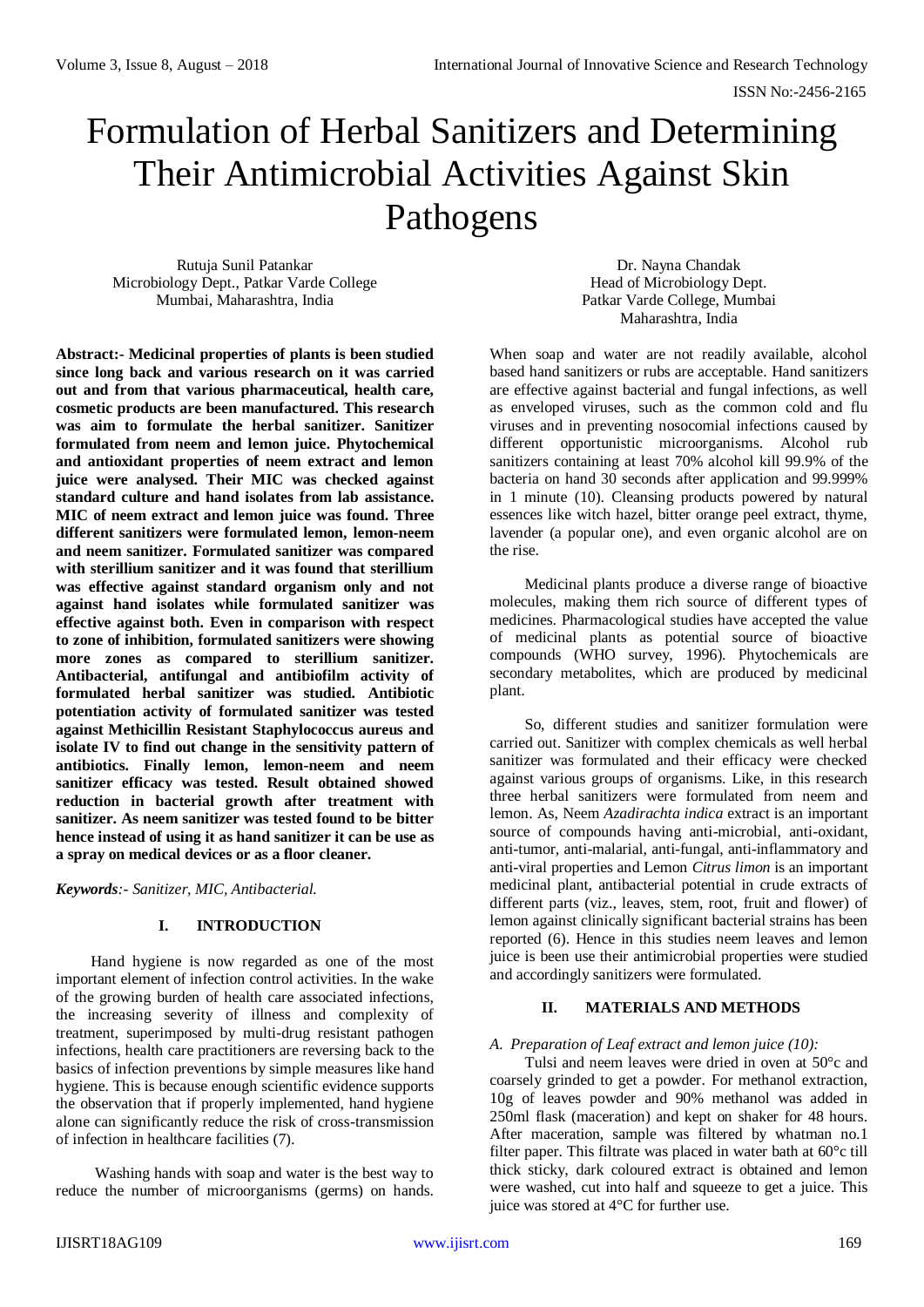# *B. Antibacterial activity of extract against standard organism:*

Antibacterial activity of extract and juice was carried out by agar well diffusion method against standard organism. After swabbing culture and adding extract the plates were incubated at 37°C for 24hours.

# *C. Phytochemical analysis :*

Test for carbohydrates (Fehlings test), amino acid (Ninhydrin Test), phenols and tannins, Flavonoids, Saponins (Foam test), Terpenoids, steroids and sterols (Salkowski's test) was performed as per given reference (3).

# *D. Radical Scavenging Activity by the DPPH Assay:*

DPPH assay was performed to check radical scavenging activity of neem extract and lemon juice. Absorbance of all the samples was taken (9). The percentage radical scavenging activity of each extracts was calculated using the following equation

# Percentage radical scavenging activity (RSA  $%$ ) =

(Absorbance of control – Absorbance of sample)  $\times$  100%

# Absorbance of control

# *E. Collection of hand isolates from lab assistance:*

Hand swabs of lab assistants by using sterile cotton swabs were taken. Plated on nutrient medium and incubated. Colony characterization, gram staining and biochemical were performed. Isolates were labeled as isolate I, II, and so on and preserved for further use and to study the effect of herbal sanitizer on hand microflora.

# *F. Antibiotic sensitivity test (AST) of pathogens:*

To study the susceptibility of bacteria to various antibiotics AST was performed by referring Kirby Bauer and koneman's chart.

# *G. MIC determination by Macro agar dilution method (8):*

Minimum inhibitory concentration of all three extracts was done by macro agar dilution method. Four different dilutions of extract using DMSO as diluent was prepared. Undiluted, 1:2, 1:4 and 1:8 were the dilutions used, along with control. 1ml of these dilutions was mixed with 19ml of LB butts and was poured on petri plates. Then culture suspension of 0.5 Mc Farland turbidity was prepared and 5µl of culture were spot inoculated on plates. Plates were kept stand for 5mins and then incubated at 37°C for 24 hours. MIC was determined by inhibition of culture at particular dilution.

# *H. Preparation of sanitizer:*

- Lemon sanitizer: Add 19ml of 70% Isopropyl alcohol in flask. In that add 2ml Glycerol and 4ml Rose water. Then add 25ml of Lemon juice.
- Neem-Lemon sanitizer: Add 19ml 70% Isopropyl alcohol in flask. In that add 2ml Glycerol and 4ml Rose water. Then add 12.5g of neem extract and 12.5ml lemon juice.

• Neem sanitizer: Add 18ml of 70% isopropyl alcohol in flask. In that add 2ml Glycerol and 4ml Rose water. Then add 1g of neem extract.

# *I. Antimicrobial and Antifungal activity of sanitizer (1):*

For this method, Mueller-Hinton agar plates were used. Agar surface of each plate was streaked by a sterile cotton swab with the reference bacterial strain. Then agar plate was punched with a sterile cork borer of 4 mm size and then poured 100 µL of each sample (sanitizer) with micropipette in the bore. Plates were allowed to stand for 30 min. Then incubated at 37°C for 24 h. Zone of inhibition (mm) of the bacterial strains against three herbal sanitizers was measured.

# *J. Effect of sanitizer on biofilm (4):*

Crystal Violet assay: This is a quantitative method for biofilm detection. Loopful of test organisms was inoculated in a 10 mL of trypticase soy broth with 1% glucose in test tubes. Tubes were incubated at 37°C for 24 h. After incubation, decant tubes was wash with sterile saline. Base of tube was Heat fix. Tubes were then stained with crystal violet (0.1%). Excess stain washed with distilled water. Distained with 4ml of ethanol by incubating for 5mins at room temperature. Recorded reading by taking optical density at 660nm.

# *K. Efficacy of sanitizer:*

To check efficacy a 200mm size of petriplate were taken. In that 200ml of LB agar were poured. After cooling of agar two plates one for control and other for test were selected. Without applying sanitizer hand of assistant were placed on control plate and with applying sanitizer hand of assistant were placed use as test. Then plates were incubated at 37°C for 24hours. The decrease in number of colony was determined. Same procedure was followed for all three sanitizers.

# *L. Antibiotic potentiation:*

This procedure is modification from Kirby-Bauer disc diffusion method. Different dilution of the sanitizers was prepared ranging from 1:10, 1:20, and 1:30 with sterile distilled water. 1ml of each dilution were added to 9ml of MH agar and then poured into petriplate. MH agar plate without sample was taken as control. Within 15mins after adjusting turbidity (0.5 McFarland standards) of inoculum suspension, a sterile cotton swab was dipped into it and was swabbed over entire surface of MH agar medium containing different dilution of sample. The antibiotic disc was placed in agar plate seeded with respective bacteria. Antibiotic disc used were Oxacillin (1mcg) for MRSA and Norfloxacin (10mcg) for Isolate IV. The plates were incubated at 37°C for 24hours. After incubation each inhibition zone diameter (IZD) will be measured and analyzed according to clinical and laboratory standards institute guidelines and the antibacterial activity will be expressed as the mean of IZD (mm).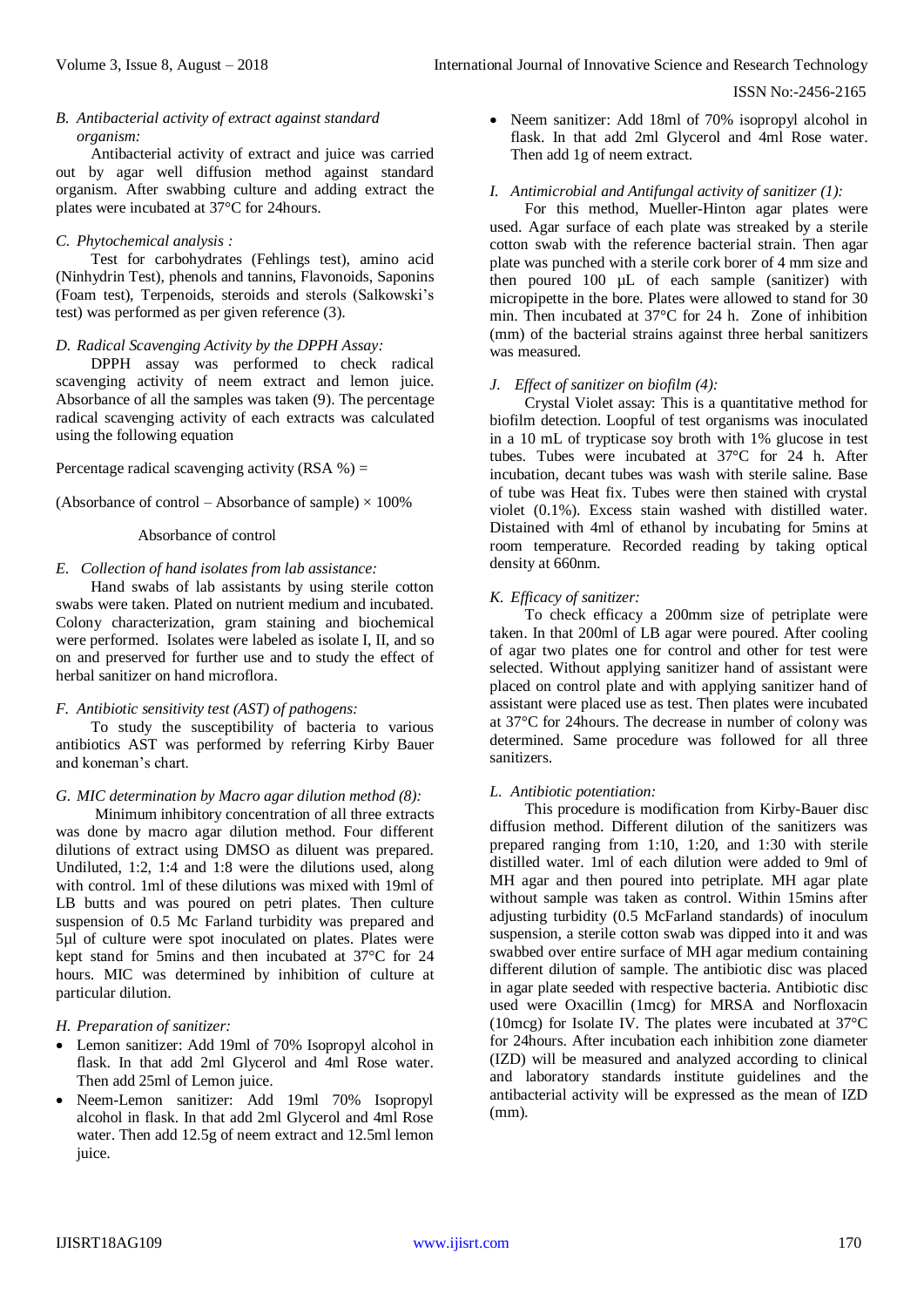#### **III. RESULTS**

#### *A. Antimicrobial and Antifungal of leaf extract and lemon juice:*

Antimicrobial and antifungal activity of extract against standard organism was performed by Agar well diffusion method. Neem extract was found to be effective against *S. aureus* and MRSA and not against *C. albican* and *P. aeruginosa.* Tulsi extract did not show antibacterial activity against selected organisms. Lemon juice was inhibiting *S. aureus*, MRSA, *P aeruginosa* and not to *C. albican.* Hence neem extract and lemon juice was selected for further study. DMSO was use as diluent for extract which does not show its antibacterial activity against selected organisms (Table 1).

Table 1. Antimicrobial and Antifungal activity of extract by agar well diffusion method

| Organism    | S. aureus | MRSA | C.albican               | P.aeruginos<br>a |
|-------------|-----------|------|-------------------------|------------------|
|             |           |      | Zone of Inhibition (mm) |                  |
| <b>Neem</b> | 14        | 10   |                         |                  |
| extract     |           |      |                         |                  |
| Tulsi       |           |      |                         |                  |
| extract     |           |      |                         |                  |
| Lemon       | 16        | 14   |                         | 20               |
| juice       |           |      |                         |                  |
| <b>DMSO</b> |           |      |                         |                  |

#### *B. Phytochemical analysis:*

Presence and absence of phytochemicals in lemon juice and neem extract as shown in (Table 2).

Table 2. Lemon juice and Neem phytochemicals

| <b>Test</b>  | Result      |              |  |
|--------------|-------------|--------------|--|
|              | Lemon juice | Neem extract |  |
| Saponins     |             |              |  |
| Tannin       |             |              |  |
| Steroid      |             |              |  |
| Phenol       |             |              |  |
| Flavonoids   |             |              |  |
| Carbohydrate |             |              |  |
| Amino Acid   |             |              |  |
| Terpenoid    |             |              |  |

Key:  $+$ : Present / - : Absent

#### *C. Free radical scavenging assay:*

Free radical scavenging assay of neem extract and lemon juice was performed by DPPH method and absorbance was taken at 530nm. Percentage radical scavenging activity was calculated by formula. Neem extract has more radical scavenging activity than lemon juice. Even diluted sample of neem extract and lemon juice shows a radical scavenging activity (Table 3).

Table 3. DPPH assay of neem extract and lemon juice

|               | Absorbance at 530nm |       |       |       |  |  |
|---------------|---------------------|-------|-------|-------|--|--|
| Concentration |                     |       |       |       |  |  |
|               | Neem                | RSA%  | Lemon | RSA%  |  |  |
|               | extract             |       | juice |       |  |  |
| Undiluted     | 0.28                | 47.16 | 0.42  | 8.69  |  |  |
| 1:2           | 0.06                | 88.67 | 0.29  | 36.95 |  |  |
| 1:4           | 0.05                | 90.56 | 0.28  | 39.13 |  |  |
| 1:8           | 0.01                | 98.11 | 0.26  | 43.47 |  |  |
| Control       | 0.53                |       | 0.46  |       |  |  |
| Blank         | 0.0                 |       | 0.0   |       |  |  |

## *D. Antibiotic Sensitivity Test:*

Antibiotic sensitivity test of selected culture were performed by reffering kirby bauer and koneman's chart (Table 4). *Candida albican* found to be resistant to clotrimazole.

| Table 4. AST of selected culture |  |  |
|----------------------------------|--|--|
|                                  |  |  |

| Cultu<br>re          |                                | Zone Of Inhibition(mm) |                      |                                                                        |                                                                     |                                                                        |                                                          |                                                                                |
|----------------------|--------------------------------|------------------------|----------------------|------------------------------------------------------------------------|---------------------------------------------------------------------|------------------------------------------------------------------------|----------------------------------------------------------|--------------------------------------------------------------------------------|
| Antib<br>iotic       | S.a<br>ure<br>$\overline{u}$ s | M<br><b>RS</b><br>A    | P.aer<br>ugino<br>sa | <b>Iso</b><br>T<br>(Gr)<br>am<br>pos<br>itiv<br>e<br>$\rm{coc}$<br>ci) | <b>Iso</b><br>Ш<br>(Gra<br>m<br>posit<br>ive<br>dipl<br>ococ<br>ci) | Iso<br>IV<br>(Gr)<br>am<br>pos<br>itiv<br>e<br>sho<br>rt.<br>rod<br>s) | Iso<br>VI<br>(Gr)<br>am<br>pos<br>itiv<br>e<br>rod<br>s) | <b>Iso</b><br>VII<br>(Gr)<br>am<br>pos<br>itiv<br>e<br>sho<br>rt.<br>rod<br>s) |
| Oxac<br>illin        | 36                             |                        | 19                   | 17                                                                     | 24                                                                  |                                                                        | 10                                                       |                                                                                |
| Norfl<br>oxaci<br>n  | 34                             | 10                     |                      | 19                                                                     | 25                                                                  | 12                                                                     | 27                                                       | 15                                                                             |
| Vanc<br>omyc<br>in   | 30                             | 14                     | 21                   | 16                                                                     | 2                                                                   | 23                                                                     | 24                                                       | 16                                                                             |
| Tetra<br>cycli<br>ne | 37                             | 35                     |                      | 34                                                                     | 40                                                                  | 39                                                                     | 40                                                       | 27                                                                             |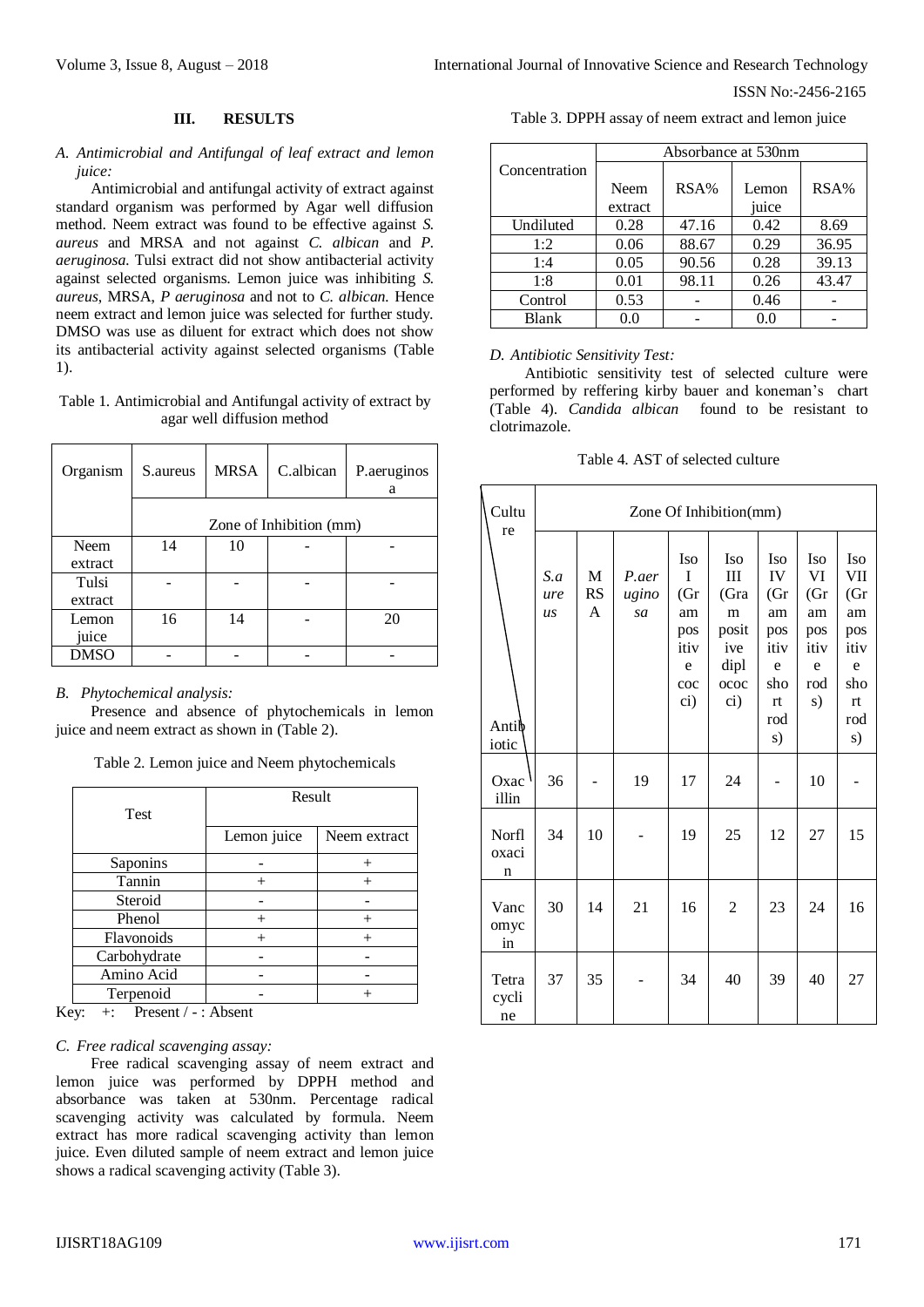| Sanitizer: |
|------------|
|            |

Formualtion of sanitizers were done by using neem extract and lemon juice with base iso-propyl alcohol, rose water and glycerol. Three different sanitizers were formulated named as lemon, lemon-neem and neem sanitizer (Figure 2 a,b,c).



a. Lemon b. Lemon-neem c. Neem Fig 2:- a,b,c: Formulated Sanitizer

## *G. Antibacterial activity of sanitizer by agar well method:*

Antibacterial activity of all formulated sanitizers with positive control that is Sterillium and other control is the base use to formulate sanitizer was checked. Against isolate III and isolate VI no growth on plate was seen. For all other isolates inhibition was seen. It was found that all three sanitizers were showing more inhibition than sterillium and sanitizer base (Table 5. and Figure 3).



Fig 3:- Antibacterial activity of sanitizers by agar well diffusion method

|               | Zone of inhibition |
|---------------|--------------------|
|               | Iso V              |
| Antibiotic    | (Gram negative     |
|               | short rods)        |
|               |                    |
| Ciprofloxacin | 36                 |
|               |                    |
| Norfloxacin   | 31                 |
|               |                    |
| Piperacillin  | 27                 |
|               |                    |
| Tetracycline  | 15                 |
| Key:          | No inhibition      |

#### *E. MIC determination:*

MIC for isolate I, IV, VII and *S. aureus* were found to be 1:2. While that for isolate III MIC found to be 1:4. For isolate VI MIC found to be 1:8. No inhibition at culture V, MRSA and *P. aeruginosa* is seen, it means further dilutions were needed to be performed. ( Figure 1 a). MIC for isolate I, III, IV, V, VI, VII no growth was seen at any concentration it means further dilutions were needed to be performed. MIC for *S. aureus* and *P. aeruginosa* were found to be 1:2. For MRSA it was found to be at undiluted concentration (Figure 1 b). For *C. albican* no inhibition by neem extract and lemon juice was found at any concentration.

#### *A. MIC of neem Extract*



*B. MIC of lemon Juice*



Fig 1:- a,b: MIC of neem extract and lemon juice against selected bacteria was performed by using macro agar dilution method.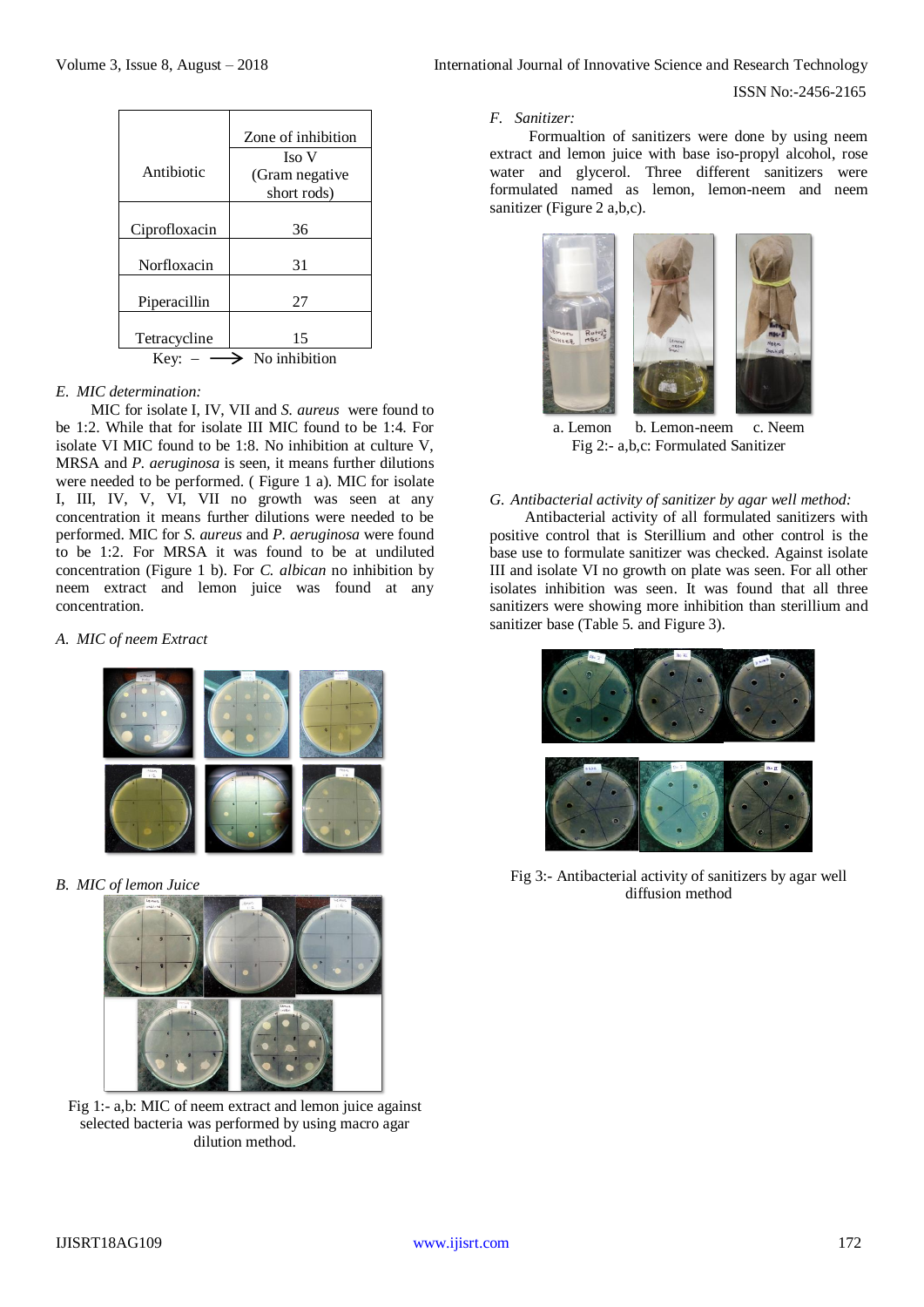Table 5. Antibacterial activity by agar well diffusion method

| Sanitizer            | L<br>e<br>m<br>$\mathbf{o}$<br>n | Lemon<br>-Neem     | Nee<br>m           | Positiv<br>e<br>control<br>Sterilli<br>um | Cont<br>rol-<br>Sanit<br>izer<br>base |
|----------------------|----------------------------------|--------------------|--------------------|-------------------------------------------|---------------------------------------|
| Culture              | Zone of<br>(mm)                  | inhibition         |                    |                                           |                                       |
| Isolate I            | Inhi<br>biti<br>on               | Inhi<br>bitio<br>n | Inhi<br>bitio<br>n | 26                                        | 22                                    |
| Isolate III          |                                  |                    |                    |                                           |                                       |
| Isolate IV           | 24<br>(12)<br>$\mathcal{E}$      | 23<br>(11)         | 22<br>(10)         | 8                                         | 12                                    |
| Isolate V            | 32<br>(8)                        | 34<br>(10)         | 28<br>(4)          | 8                                         | 24                                    |
| Isolate VI           |                                  |                    |                    |                                           |                                       |
| Isolate VII          | 28<br>(28)<br>℩                  | 24<br>(24)         | 25<br>(25)         | 8                                         |                                       |
| S. aureus            | 24<br>(14)<br>$\lambda$          | 24<br>(14)         | 25<br>(15)         | 15                                        | 10                                    |
| <b>MRSA</b>          | 32<br>(12)<br>$\mathcal{L}$      | 28<br>(8)          | 23<br>(3)          | 12                                        | 20                                    |
| P.<br>aeruginos<br>a |                                  | 14<br>(4)          | 15<br>(5)          |                                           | 10                                    |
| C. albican           | 12<br>(4)                        | 10<br>(2)          | 15<br>(7)          | 10                                        | 8                                     |

#### $Key: -$  No growth

In bracket ( )  $\rightarrow$  Difference in zone of inhibition between sanitizer and base.

## *H. Anti-biofilm activity: (Crystal violet tube method assay quantitative):*

After performing assay the antibiofilm activity was studied by taking absorbance at 660nm and comparison between test and control tubes was done. Antibiofilm activity was found against all bacteria except for isolate IV and *P. aeruginosa* in presence of lemon sanitizer (Graph 1). In presence of lemon-neem sanitizer antibiofilm activity was found against all bacteria (Graph 2). In presence of neem sanitizer antibiofilm activity was found against all bacteria (Graph 3).

Graph 1. Antibiofilm activity - lemon sanitizer



Graph 2. Antibiofilm activity – lemon-neem Sanitizer



Graph 3. Antibiofilm activity – neem sanitizer



# *I. Antimicrobial and Antifungal activity of Sanitizer:*

Antimicrobial and antifungal activity of sanitizer was studied by agar handprint method and all three sanitizers were found to be effective as reduction in growth was observed as making difference in growth of before applying and after applying plate (Figure 4,5,6).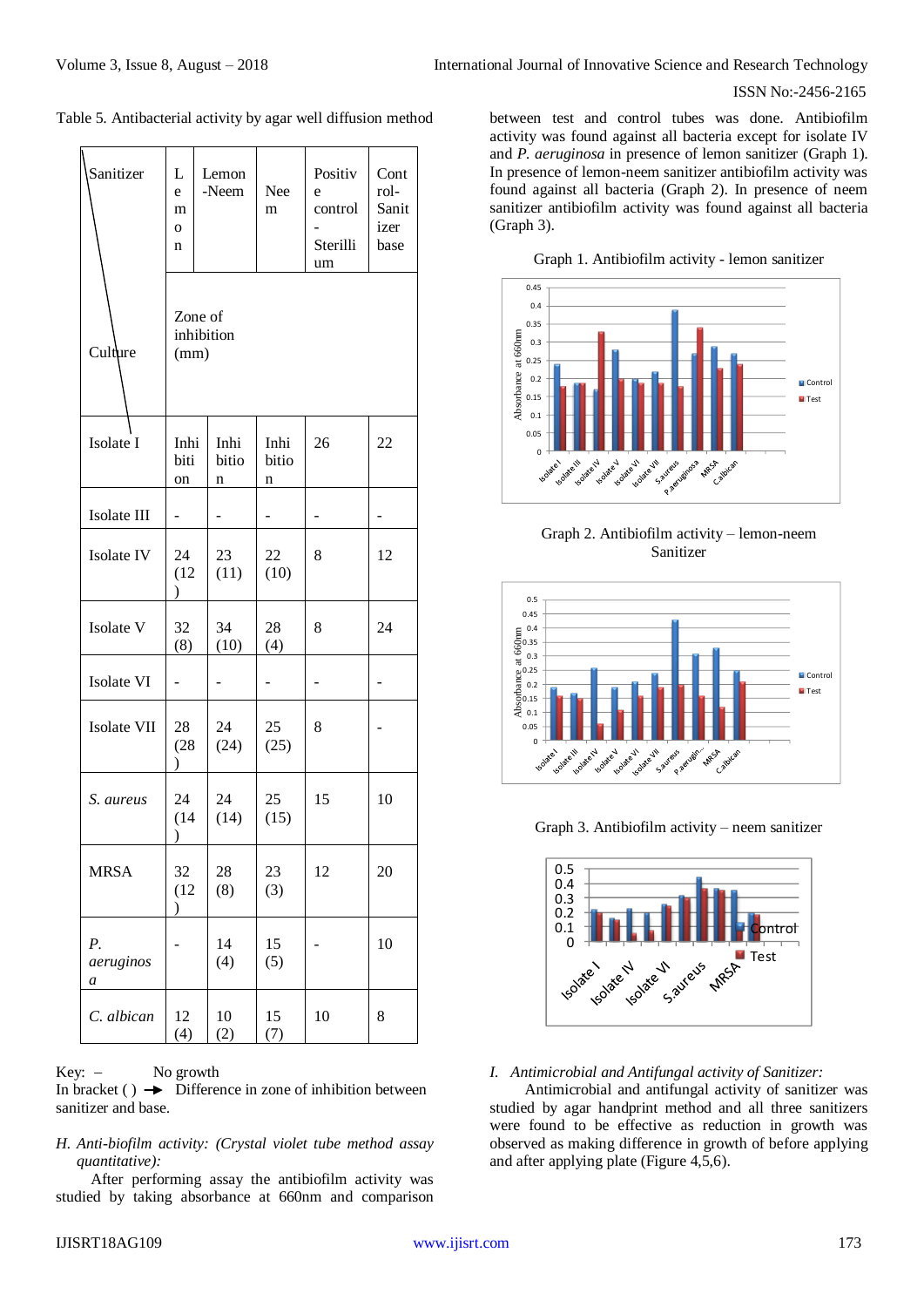

Fig 4:- Antimicrobial activity of lemon sanitizer



Fig 5:- Antimicrobial activity of lemon-neem sanitizer



Fig 6:- Antimicrobial activity of neem sanitizer

# *J. Antibiotic potentiation:*

Antibiotic potentiation activity assay was performed to study the ability of sanitizers to change sensitivity pattern of antibiotics. It was performed by selecting antibiotics against which organisms are resistant. By referring AST performed earlier, the MRSA and isolate IV was selected which was showing resistance against antibiotic Oxacillin, Vancomycin and Norfloxacin. Different dilutions of sanitizer were prepared. In presence of lemon sanitizer against MRSA no change in sensitivity pattern of Oxacillin were seen. Sensitivity pattern of Vancomycin and Norfloxacin was found to be changed (Table 6) and against isolate IV no change in sensitivity pattern was seen.

In presence of lemon-neem sanitizer, against MRSA no change in sensitivity pattern of Oxacillin was seen. Sensitivity pattern of Vancomycin and Norfloxacin found to be changed at dilution 1:10 (Table 7) and against isolate IV greater change in sensitivity pattern of Norfloxacin was obtained at all three dilutions (Table 8). In presence of neem sanitizer against MRSA, no change in sensitivity pattern of Oxacillin, Vancomycin and Norfloxacin was seen and against isolate IV, change in sensitivity pattern of Norfloxacin was seen at dilution 1:10 (Table 9).

Table 6. Antibiotic potentiation activity of lemon sanitizer on MRSA

|             | Lemon sanitizer | Norfloxacin-10 |
|-------------|-----------------|----------------|
|             | Control         | 11             |
| <b>MRSA</b> | 1:10            | 14             |
|             | 1:20            | 11             |
|             | 1:30            | 12             |

Table 7. Antibiotic Potentiation activity of lemon-neem Sanitizer on Isolate IV

|         | Lemon-Neem<br>sanitizer | ZONE OF<br>INHIBITION (mm)<br>Norfloxacin-10 |
|---------|-------------------------|----------------------------------------------|
| Isolate | Control                 | 13                                           |
| IV      | 1:10                    | 24                                           |
|         | 1:20                    | 17                                           |
|         | 1:30                    | 14                                           |

| Table 8. Antibiotic potentiation activities lemon-neem |
|--------------------------------------------------------|
| sanitizer on MRSA                                      |

|             | Lemon-neem<br>sanitizer | Norfloxacin-10 |
|-------------|-------------------------|----------------|
| <b>MRSA</b> | Control                 |                |
|             | 1:10                    | 18             |
|             | 1:20                    | 12             |
|             | 1:30                    |                |

| Table 9. Antibiotic potentiation activities of neem sanitizer |  |  |  |
|---------------------------------------------------------------|--|--|--|
| on isolate IV                                                 |  |  |  |

|         |           | ZONE OF           |  |
|---------|-----------|-------------------|--|
|         | Neem      | <b>INHIBITION</b> |  |
|         | sanitizer | (mm)              |  |
|         |           |                   |  |
|         |           | Norfloxacin-10    |  |
| Isolate |           |                   |  |
| IV      | Control   | 16                |  |
|         |           |                   |  |
|         | 1:10      | 18                |  |
|         |           |                   |  |
|         | 1:20      | 15                |  |
|         |           |                   |  |
|         | 1:30      | 14                |  |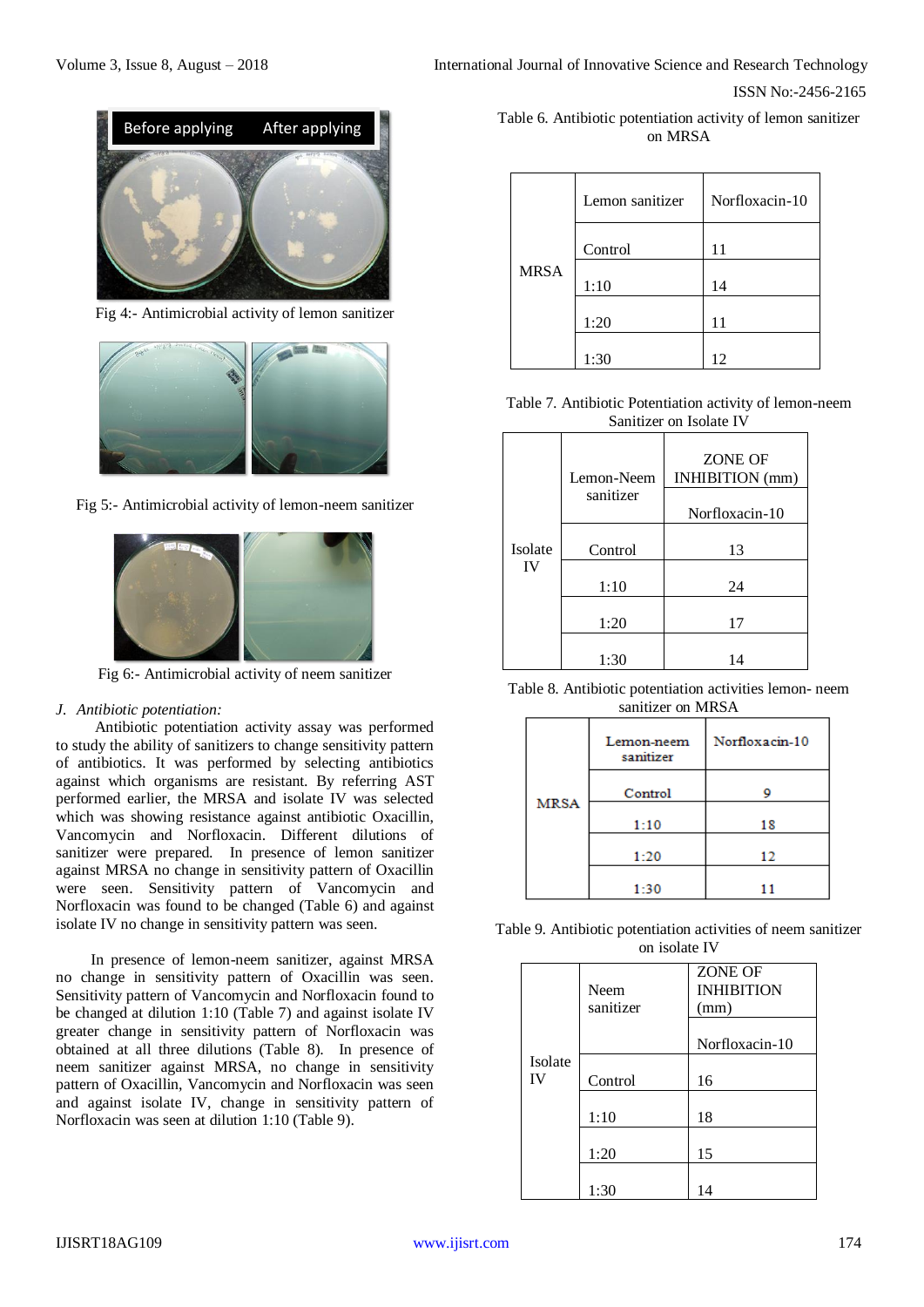Volume 3, Issue 8, August – 2018 **International Journal of Innovative Science and Research Technology** 

#### ISSN No:-2456-2165



Control Vancomycin and Norfloxacin







Lemon-Neem Lemon-Neem Lemon-Neem 1:10 1:20 1:30





Control Norfloxacin



Lemon-Neem Lemon-Neem Lemon-Neem<br>1:10 1:20 1:30 1:10 1:20 1:30

Fig 8:- Antibiotic potentiation of sanitizer against isolate IV

# **IV. DISCUSSION**

Different studies and sanitizer formulation were carried out. Sanitizer with complex chemicals as well herbal sanitizer was formulated and their efficacy were checked against various groups of organisms.

Throughout history, human civilizations have kinetically circumvented plants which have influenced a lot to the humanity. Plants have the facility to endanger diverse variety of phytochemical and biochemical compounds which can be acclimated to perform different biological functions. Many of these phytochemicals have salutary effects on long-term health when consumed by the human and can be efficaciously used to treat human diseases.

Neem (*Azadirachta indica*) is widely used in the ayurvedic medicine system for treating malaria and fever. This study was undertaken to prepare crude extracts of neem leaves, same way in this research work, neem extract was prepared my methanol extraction method. Neem phytochemical screening, the total phenol content and free radical scavenging activity were assessed by DPPH method. Biochemical screening of the crude extracts of neem leaves revealed positive results of flavonoids, saponins, steroids, alkaloids, amino acid and tannins(5). Same way phytochemical screening of neem extract was performed in this research. Phytochemical like tannin, phenol, saponin, terpenoid and flavonoid was found to be present. Neem showed radical scavenging activity even at lowest dilution effectively, by DPPH assay. Antioxidant activity at various concentration and RSA% was calculated by using formula. Of neem extract, RSA% found to be at concentration undiluted - 47.16%, 1:2 - 88.67%, 1:4 - 90.56%, 1:8 – 98.11%.

Citric acid was found to be an effective permeabilizer and potentiating agent for VISA/MRSA isolates (11). So lemon juice was also selected for formulation of sanitizer. Phytochemical analysis was carried out as tannin, phenol and flavonoids found to be present. Of lemon juice, RSA% found to be at concentration undiluted  $-8.69\%$ , 1:2 – 36.95%, 1:4 – 39.13%, 1:8 – 43.47%.

Bohora et al., concluded that neem leaf extract has a significant antimicrobial effect against *E. faecalis, Candida albicans* and mixed culture (2). In this study MIC of neem extract for isolate I, IV, VII and *S.aureus* were found to be 1:2. While that for isolate III MIC found to be 1:4. For isolate VI MIC found to be 1:8. No inhibition at isolate V, MRSA and *P.aeruginosa* is seen, it means further dilutions needed to be performed. MIC of lemon juice for isolate I, III, IV, V, VI, VII no growth was seen at any concentration it means further dilutions were needed to be performed. MIC for *S. aureus* and *P. aeruginosa* were found to be 1:2. For MRSA, MIC was found to be at undiluted concentration.

Other herbal hand sanitizer, incorporating the leaves extracts of *Ocimum canctum Linn.*(Tulsi) and *Eucalyptus globulus* (Nilgiri), the well-known herbal combination with multidimensional activities was formulated and their respective antimicrobial efficacy were studied. The formulation was evaluated against the specified microorganism by culture sensitivity test. The significance was found to be more (13). Even in this research combination of neem and lemon was use to formulate sanitizer. First their individual effectivity was checked and after that combinational activity was also studied.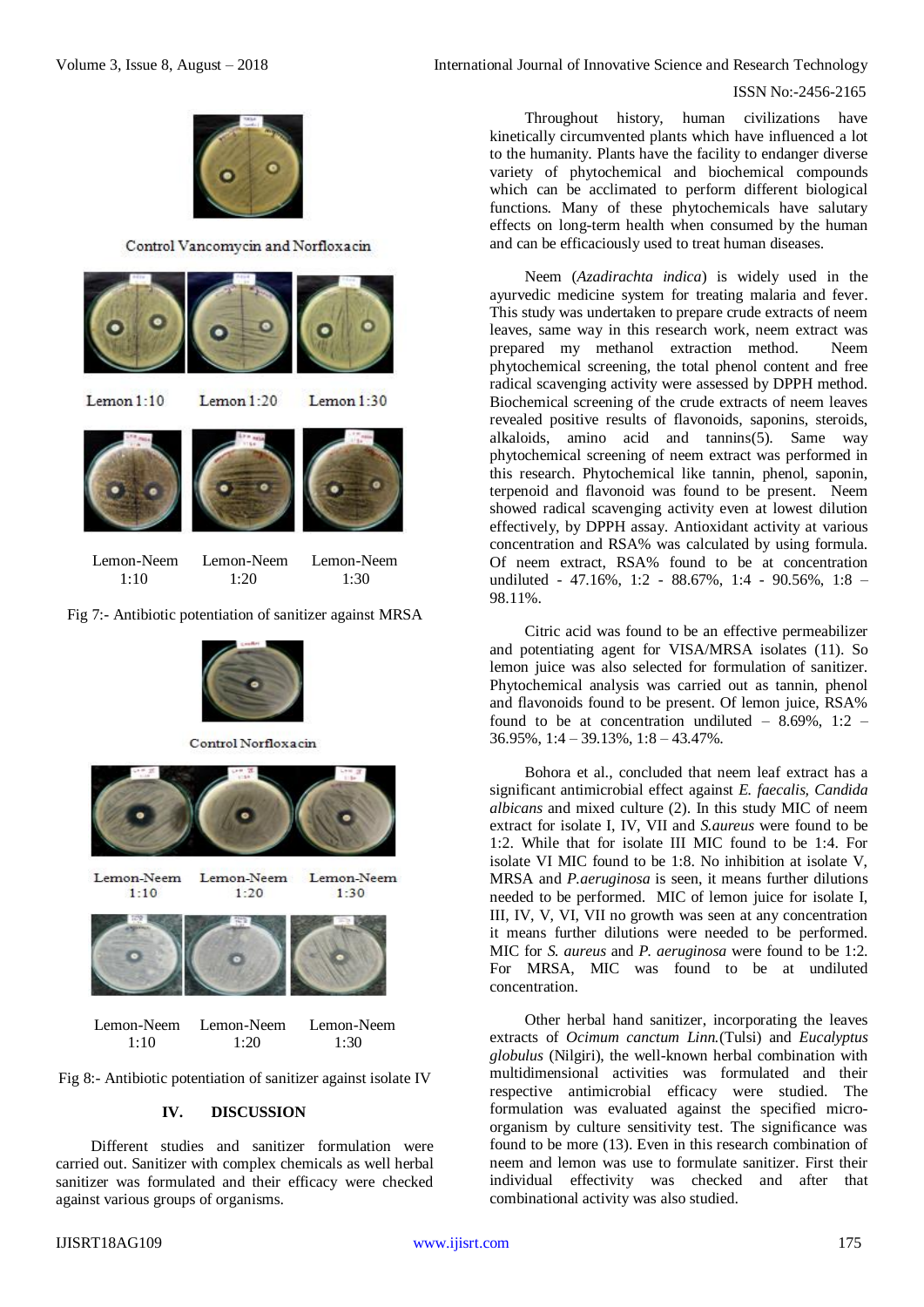The prepared formulation of herbal hand sanitizer showed significant results against standard cultures as well as against hand isolates. The significance was found to be more in comparison to the commercially available hand sanitizer. Sanitizer with lemon juice and neem extract were formulated along with alcohol, as alcohol have excellent, rapid (within few seconds) germicidal activity against vegetative bacteria, fungi, and many viruses and antimicrobial activity is based on protein denaturation of microorganisms according to FDA. Alcohol based herbal hand sanitizer is more effective against microorganism than commercially available hand sanitizer (8). Herbal hand sanitizer offer numerous advantages over commercially available hand sanitizer onto both hands usually requires only 15 to 30 seconds. Whereas vigorous friction, rinsing with water, and drying with a towel are not needed like hand disinfectants or soaps. Hence intension behind this research was to formulate herbal sanitizer as it is very beneficial and can easily be use by those people living in slum areas where water is a major issue. Secondly as herbal sanitizer preparation is very cost effective hence it can be sold at very low cost as no complex chemicals are use which ultimately increases the cost of sanitizer. As three different sanitizers were formulated lemon, lemon-neem and neem sanitizer, among this neem sanitizer has its colour and also a bitter test hence it cannot be used as a hand sanitizer but it can be use as disinfectant or floor cleaner, toilet cleaner or to clean medical devices and it does not leave back a colour on instrument or floor.

A number of multidrug resistant microbial strains and the appearance of strains with reduced susceptibility to antibiotics are continuously increasing. Therefore it is necessary to search the alternatives that can be potentially effective in the treatment of these pathogens. In one of the research the results obtained by combining the antibiotic with the extracts of *A. citratum, C. zeylanicum, D. psilurus* and *T. tetraptera* indicate that these extracts contain chemical compounds that can modulate the activity of antibiotics against bacteria expressing MDR phenotypes. The methanol extracts of *A. citratum, C. zeylanicum and D. psilurus* showed a synergistic effect with antibiotics inhibiting bacteria (12). In this research in antibiotic potentiation activity assay it has been seen that at certain dilutions sanitizer was changing the sensitivity pattern of antibiotics. So it means that this lemon juice and neem extract can be use as alternative of antibiotic or any other antimicrobial product can be formulated.

Formulated sanitizer was compared with sterillium hand sanitizer and it was found that sterillium was effective against standard organism only and not against hand isolates while formulated sanitizer was effective against both. Hence it is also one of the major valuable factor.

# **V. CONCLUSION**

Medicinal Plants produce a diverse range of bioactive molecules, making them rich source of different types of medicines. Plant extracts or secondary metabolites have served as antioxidants in phytotherapeutic medicines to protect against various diseases for centuries.

In this research Phytochemicals was found to be present in neem extract and lemon juice. Radical scavenging activity was also found to be present in both. MIC concentration of neem extract and lemon juice was checked by using different dilutions against standard culture and hand isolates. Three different sanitizers were formulated named as lemon, lemon-neem and neem sanitizer. Their antibacterial activity was checked against culture and also compare with sterillium. Formulated sanitizer was found to be more effective than sterillium. Hence it can be use in hospitals. They also showed anti-biofilm activity. Antibiotic potentiation activity of sanitizer against pathogens is changing the sensitivity pattern hence can be use in combination with antibiotic in some formulations.

As more effective is the formulated sanitizer, it can be brought into market. Neem sanitizer due to its bitter taste it cannot be use as hand sanitizer but can be use as floor cleaner, as disinfectant, toilet spray or to clean medical devices as it do not leave any colour traces. Lemon and lemon-neem sanitizer can be use as hand sanitizers. As neem and lemon possesses bioactive molecules it can also be use to formulate cream for wound healing and also for treating other skin diseases. Due to its antibiofilm activity, neem extract and lemon juice both can be use in toothpaste or in mouth wash liquid for treatment of dental plaque.

#### **REFERENCES**

- [1]. Abbas, S. Z., Hussain, K., Hussain, Z., Ali, R., Abbas, T. (2016) Anti-Bacterial Activity of Different Soaps Available in Local Market of Rawalpindi (Pakistan) against Daily Encountered Bacteria, vol 7(11): pg.711- 713.
- [2]. Bohora, A., Hegde, V., Kokate, S. (2010) Comparison of antibacterial efficiency of neem leaf extract and 2% sodium hypochlorite against E. faecalis, C. Albicans and mixed culture. Endodontology. Vol22(10): pg. 3- 10.
- [3]. Choudhari, S., Sutar, M., Chavan, M. (2016) Formulation, evaluation and antibacterial efficiency of herbal hand wash. Indo Ame. J. Pharma. Res., vol 6(4): pg.5202-5209.
- [4]. Christina, W., Lukowicz, R., Merchant, S., Valquier, H., Caballero, J., Sandoval, J., Okuom, M., Huber, C., Brooks, T. D., Wilson, E., Clement, B., Wentworth, C. D., Holmes, A. E. (2017) Quantitative and Qualitative Assessment Methods for Biofilm Growth: A Minireview. Research & Reviews: J. of Engi. Techno., vol 8(250): pg. 5578-5581.
- [5]. Hashemi, Z. S., Hossain, A. (2016) Biological activities of different neem leaf crude extracts used locally in Ayurvedic medicine. Pacific Science Review A: Natural Science and Engineering, Vol 18(2): pg. 128- 131.
- [6]. Kawaii, S., Yasuhiko, T., Eriko, K., Kazunori, O.,